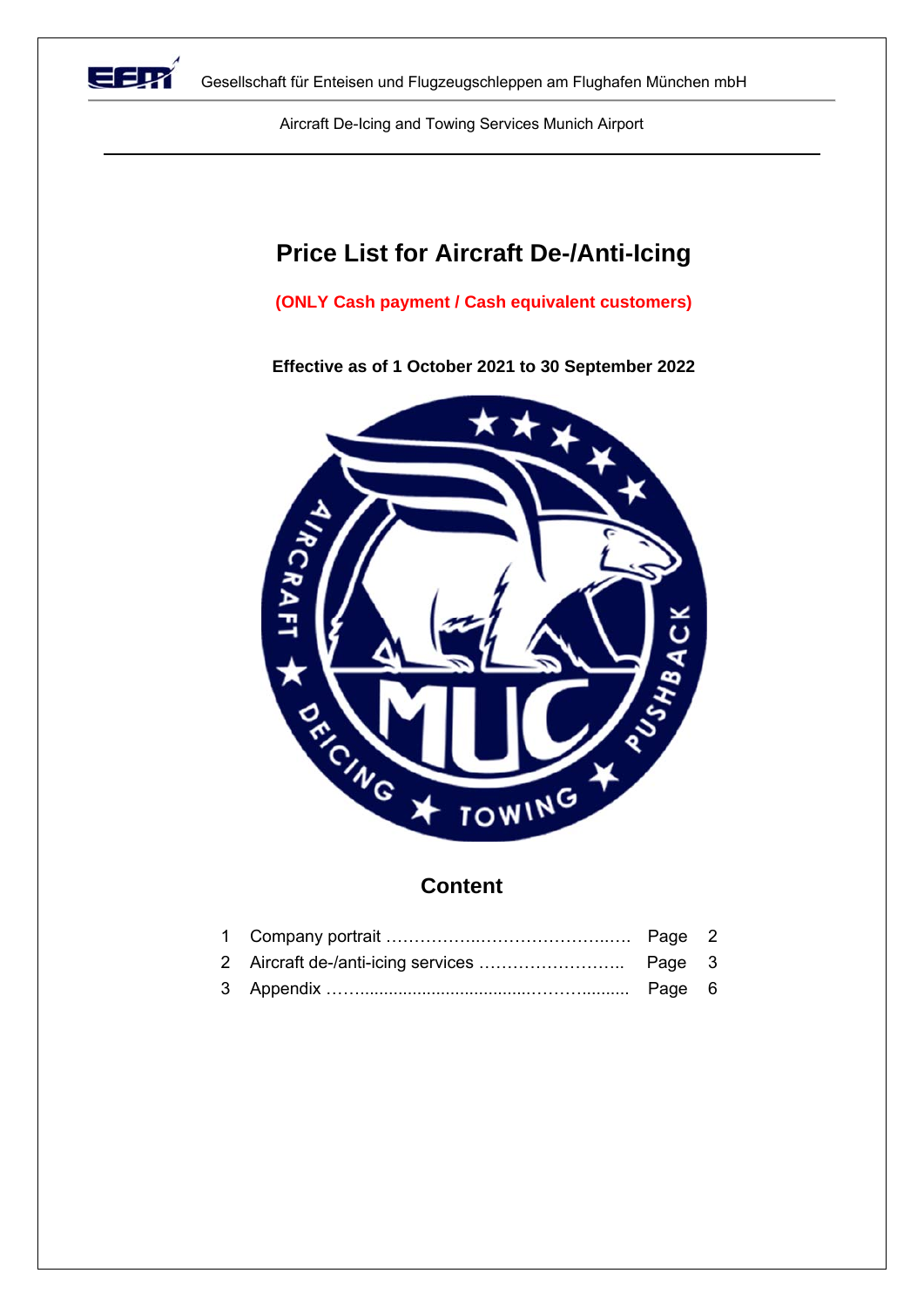### **1 Company portrait**

EFM – Gesellschaft für Enteisen und Flugzeugschleppen am Flughafen München mbH was jointly formed by Lufthansa and Munich Airport (FMG) in 1992. Our ground services for aircraft include towing and pushback as well as de-icing and air conditioning. In addition we offer training, consulting and technical support in towing and de-icing.

EFM employs about 162 people, including 140 tractor drivers, de-icing and operational staff. Currently EFM operates a fleet of 26 towing tractors of all sizes and 22 de-icing vehicles for oneman operation. For air conditioning we provide one air-conditioning vehicle. Four heating units are available for fan blade de-icing.

If you have any questions concerning our services please do not hesitate to contact us.

EFM – Gesellschaft für Enteisen und Flugzeugschleppen am Flughafen München mbH P.O. Box 23 16 25 85325 Munich Airport Germany Tel. +49 89 975 98602 E-mail: nelli.ninow@dlh.de Website: www.munich-airport.de/efm



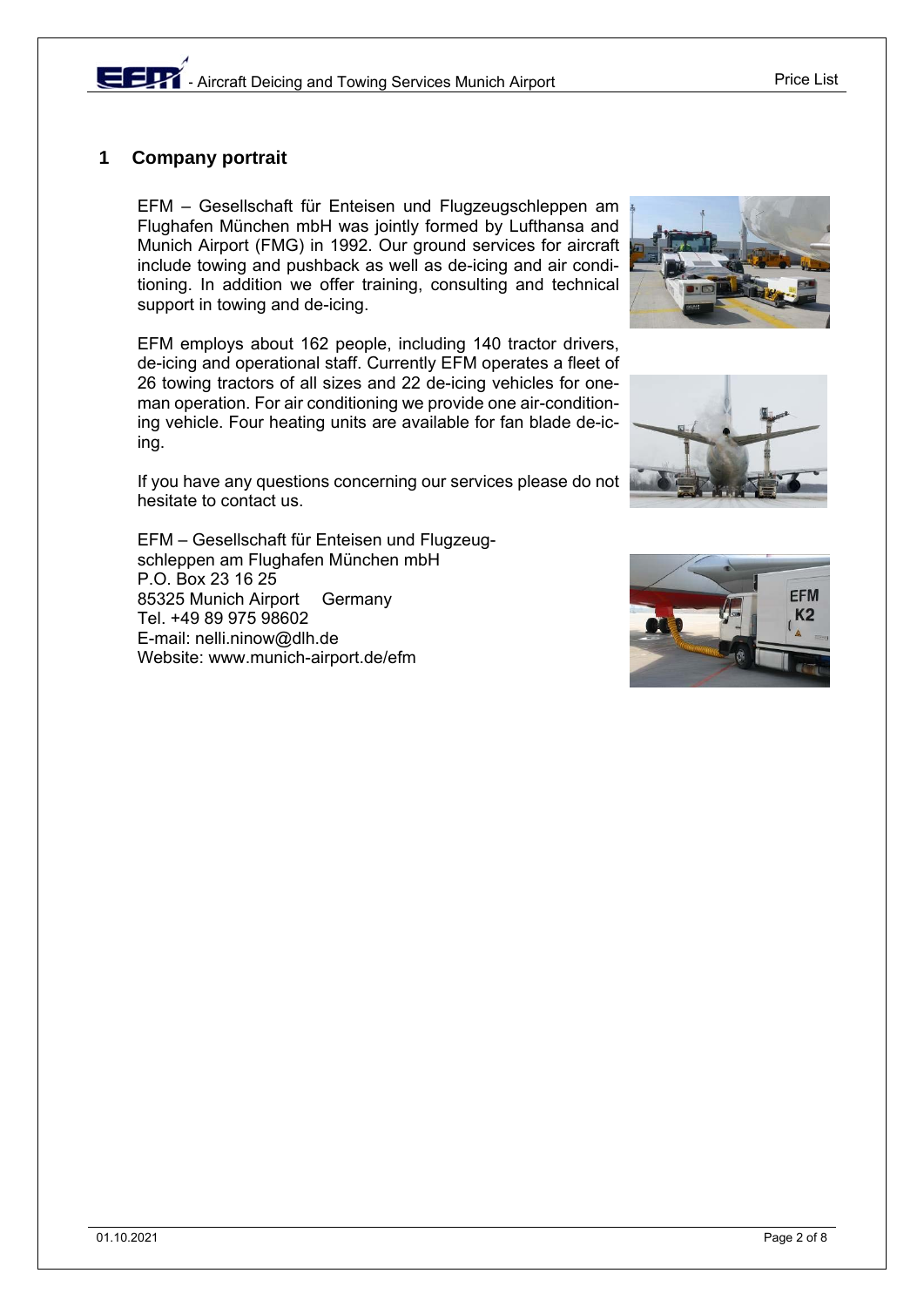## **2 Aircraft de-/anti-icing services**

For customers paying cash or with credit-card a lump sum will become due, depending on the type and icing conditions (frost or precipitation) of the aircraft.

Flughafen München GmbH is authorized to invoice and collect the fees for aircraft de- and anti-icing services at Munich Airport on behalf of and by order of EFM – Gesellschaft für Enteisen und Flugzeugschleppen am Flughafen München mbH.

The payment conditions of Flughafen München GmbH will apply. For this purpose numeral 3.6 of our Standard Conditions for Aircraft De-/Anti-Icing Services at Munich Airport is invalidate.

| <b>Type</b> |   | <b>Frost</b><br>(EUR) | Light<br>Precipi-<br>tation<br>(EUR) | <b>Moderate</b><br>Precipi-<br>tation<br>(EUR) | <b>Type</b> |    | Frost<br>(EUR) | Light<br>Precipi-<br>tation<br>(EUR) | <b>Moderate</b><br>Precipi-<br>tation<br>(EUR) |
|-------------|---|-----------------------|--------------------------------------|------------------------------------------------|-------------|----|----------------|--------------------------------------|------------------------------------------------|
| A124        |   | 21.982,00             | 29.681,00                            | 43.457,00                                      | <b>AN28</b> |    | 1.254,00       | 1.693,00                             | 2.479,00                                       |
| A148        |   | 3.662,00              | 4.945,00                             | 7.241,00                                       | <b>AN72</b> |    | 3.884,00       | 5.244,00                             | 7.679,00                                       |
| A306        |   | 10.524,00             | 14.210,00                            | 20.806,00                                      | <b>ASTR</b> |    | 1.223,00       | 1.652,00                             | 2.419,00                                       |
| A30B        |   | 10.524,00             | 14.210,00                            | 20.806,00                                      | AT43        |    | 2.423,00       | 3.272,00                             | 4.791,00                                       |
| A310        |   | 8.888,00              | 12.001,00                            | 17.571,00                                      | AT45        |    | 2.417,00       | 3.264,00                             | 4.779,00                                       |
| A318        |   | 4.661,00              | 6.293,00                             | 9.214,00                                       | AT72        |    | 3.189,00       | 4.307,00                             | 6.306,00                                       |
| A18N        |   | 4.895,00              | 6.610,00                             | 9.678,00                                       | <b>ATP</b>  |    | 3.454,00       | 4.664,00                             | 6.829,00                                       |
| A318        | W | 4.895,00              | 6.610,00                             | 9.678,00                                       | B190        |    | 1.271,00       | 1.716,00                             | 2.513,00                                       |
| A319        |   | 5.008,00              | 6.762,00                             | 9.901,00                                       | <b>B350</b> |    | 1.085,00       | 1.465,00                             | 2.145,00                                       |
| A19N        |   | 5.251,00              | 7.090,00                             | 10.381,00                                      | <b>B37M</b> |    | 5.542,00       | 7.483,00                             | 10.956,00                                      |
| A319        | W | 5.251,00              | 7.090,00                             | 10.381,00                                      | <b>B38M</b> |    | 5.880,00       | 7.940,00                             | 11.625,00                                      |
| A320        |   | 5.559,00              | 7.506,00                             | 10.990,00                                      | <b>B39M</b> |    | 6.570,00       | 8.872,00                             | 12.990,00                                      |
| <b>A20N</b> |   | 5.841,00              | 7.887,00                             | 11.548,00                                      | B461        |    | 2.981,00       | 4.025,00                             | 5.894,00                                       |
| A221        |   | 5.333,00              | 7.201,00                             | 10.544,00                                      | B462        |    | 3.263,00       | 4.406,00                             | 6.452,00                                       |
| A223        |   | 5.893,00              | 7.957,00                             | 11.651,00                                      | B463        |    | 3.541,00       | 4.781,00                             | 7.001,00                                       |
| A320        | W | 5.841,00              | 7.887,00                             | 11.548,00                                      | B701        |    | 7.638,00       | 10.313,00                            | 15.100,00                                      |
| A321        |   | 6.583,00              | 8.889,00                             | 13.015,00                                      | B703        |    | 8.979,00       | 12.124,00                            | 17.752,00                                      |
| A21N        |   | 6.913,00              | 9.334,00                             | 13.667,00                                      | B712        |    | 4.669,00       | 6.305,00                             | 9.232,00                                       |
| A321        | W | 6.913,00              | 9.334,00                             | 13.667,00                                      | B721        |    | 5.798,00       | 7.828,00                             | 11.462,00                                      |
| A332        |   | 15.441,00             | 20.849,00                            | 30.527,00                                      | <b>B722</b> |    | 6.002,00       | 8.104,00                             | 11.866,00                                      |
| A333        |   | 16.656,00             | 22.490,00                            | 32.930,00                                      | B732        |    | 3.758,00       | 5.074,00                             | 7.430,00                                       |
| A342        |   | 15.541,00             | 20.984,00                            | 30.724,00                                      | B733        |    | 4.188,00       | 5.654,00                             | 8.279,00                                       |
| A343        |   | 16.656,00             | 22.490,00                            | 32.930,00                                      | B733        | W  | 4.309,00       | 5.818,00                             | 8.519,00                                       |
| A345        |   | 18.714,00             | 25.268,00                            | 36.997,00                                      | B734        |    | 4.565,00       | 6.164,00                             | 9.026,00                                       |
| A346        |   | 19.994,00             | 26.997,00                            | 39.528,00                                      | B735        |    | 3.780,00       | 5.104,00                             | 7.473,00                                       |
| A350        |   | 20.897,00             | 28.215,00                            | 41.312,00                                      | B735        | W  | 3.901,00       | 5.268,00                             | 7.713,00                                       |
| A351        |   | 20.762,00             | 28.034,00                            | 41.046,00                                      | <b>B736</b> |    | 4.643,00       | 6.270,00                             | 9.180,00                                       |
| A358        |   | 17.030,00             | 22.994,00                            | 33.667,00                                      | <b>B737</b> |    | 5.004,00       | 6.756,00                             | 9.892,00                                       |
| A359        |   | 18.796,00             | 25.379,00                            | 37.159,00                                      | B37M        |    | 5.880,00       | 7.940,00                             | 11.625,00                                      |
| A35K        |   | 20.732,00             | 27.993,00                            | 40.986,00                                      | <b>B737</b> | W  | 5.236,00       | 7.069,00                             | 10.351,00                                      |
| A388        |   | 25.316,00             | 34.183,00                            | 50.050,00                                      | <b>B738</b> |    | 5.880,00       | 7.940,00                             | 11.625,00                                      |
| A3ST        |   | 10.928,00             | 14.755,00                            | 21.604,00                                      | <b>B738</b> | SW | 6.154,00       | 8.309,00                             | 12.166,00                                      |
| AC90        |   | 881,00                | 1.189,00                             | 1.741,00                                       | B738        | W  | 6.136,00       | 8.286,00                             | 12.132,00                                      |
| AC95        |   | 907,00                | 1.224,00                             | 1.793,00                                       | <b>B38M</b> |    | 6.154,00       | 8.309,00                             | 12.166,00                                      |
| <b>AEST</b> |   | 516,00                | 697,00                               | 1.021,00                                       | <b>B39M</b> |    | 6.566,00       | 8.866,00                             | 12.981,00                                      |
| <b>AJET</b> |   | 494,00                | 668,00                               | 978,00                                         | <b>B739</b> |    | 6.266,00       | 8.461,00                             | 12.389,00                                      |
| AN12        |   | 5.459,00              | 7.371,00                             | 10.793,00                                      | <b>B739</b> | W  | 6.523,00       | 8.807,00                             | 12.895,00                                      |
| AN26        |   | 3.016,00              | 4.072,00                             | 5.963,00                                       | <b>B39M</b> |    | 6.566,00       | 8.866,00                             | 12.981,00                                      |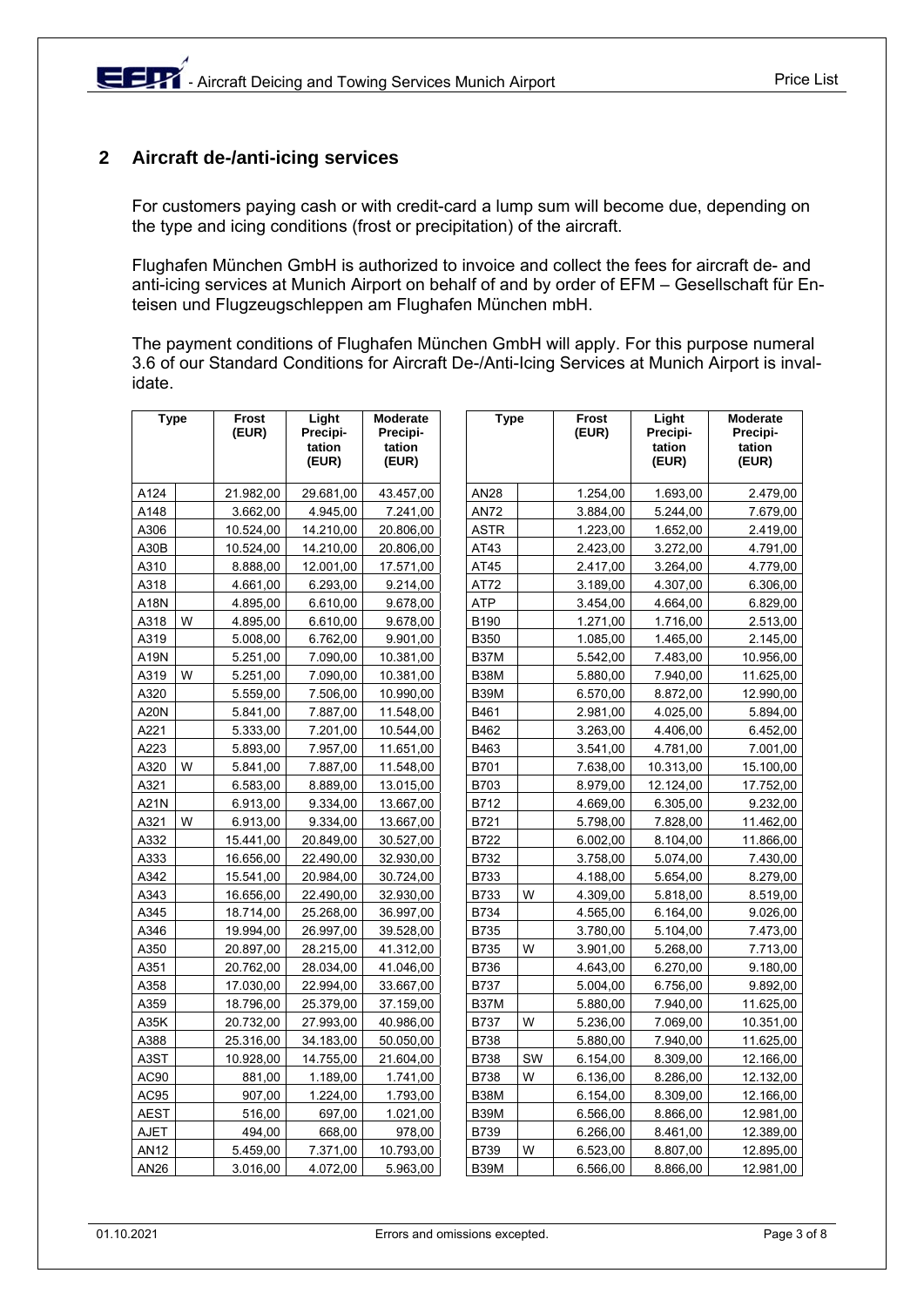# **EDTA** - Aircraft Deicing and Towing Services Munich Airport Price List

| <b>Type</b>      |   | Frost<br>(EUR) | Light<br>Precipi-<br>tation<br>(EUR) | <b>Moderate</b><br>Precipi-<br>tation<br>(EUR) |                   | <b>Type</b> |           | Light<br>Precipi-<br>tation<br>(EUR) | <b>Moderate</b><br>Precipi-<br>tation<br>(EUR) |
|------------------|---|----------------|--------------------------------------|------------------------------------------------|-------------------|-------------|-----------|--------------------------------------|------------------------------------------------|
| B742             |   | 18.288,00      | 24.694,00                            | 36.156,00                                      | C510              |             | 703,00    | 949,00                               | 1.389,00                                       |
| B743             |   | 18.288,00      | 24.694,00                            | 36.156,00                                      | C525              |             | 807.00    | 1.089,00                             | 1.595,00                                       |
| B744             |   | 19.760,00      | 26.680,00                            | 39.064,00                                      | C550              |             | 993,00    | 1.341,00                             | 1.964,00                                       |
| <b>B74S</b>      |   | 14.573,00      | 19.677,00                            | 28.811,00                                      | C551              |             | 993,00    | 1.341,00                             | 1.964,00                                       |
| B748             |   | 22.685,00      | 30.630,00                            | 44.847,00                                      | C55B              |             | 993,00    | 1.341,00                             | 1.964,00                                       |
| B752             |   | 7.816,00       | 10.553,00                            | 15.452,00                                      | C560              |             | 1.028,00  | 1.388,00                             | 2.033,00                                       |
| B752             | W | 8.215,00       | 11.092,00                            | 16.241,00                                      | C56X              |             | 1.193,00  | 1.611,00                             | 2.359,00                                       |
| B753             |   | 8.988,00       | 12.136,00                            | 17.769,00                                      | C650              |             | 1.210,00  | 1.634,00                             | 2.393,00                                       |
| B762             |   | 10.016,00      | 13.524,00                            | 19.802,00                                      | C680              |             | 1.618,00  | 2.185,00                             | 3.200,00                                       |
| B763             |   | 11.340,00      | 15.312,00                            | 22.419,00                                      | C68A              |             | 1.822,00  | 2.461,00                             | 3.603,00                                       |
| B763             | W | 11.817,00      | 15.956,00                            | 23.363,00                                      | C700              |             | 2.031,00  | 2.742,00                             | 4.015,00                                       |
| B764             |   | 13.848,00      | 18.699,00                            | 27.378,00                                      | C750              |             | 1.861,00  | 2.513,00                             | 3.680,00                                       |
| B772             |   | 16.852,00      | 22.754,00                            | 33.316,00                                      | C <sub>9</sub>    |             | 4.483,00  | 6.053,00                             | 8.863,00                                       |
| B773             |   | 19.326,00      | 26.094,00                            | 38.206,00                                      | <b>CL30</b>       |             | 1.766,00  | 2.385,00                             | 3.492,00                                       |
| <b>B77L</b>      |   | 17.911,00      | 24.184,00                            | 35.409,00                                      | <b>CL35</b>       |             | 1.905,00  | 2.572,00                             | 3.766,00                                       |
| B77W             |   | 20.784,00      | 28.063,00                            | 41.089,00                                      | CL60              |             | 1.709,00  | 2.308,00                             | 3.380,00                                       |
| B788             |   | 14.790,00      | 19.970,00                            | 29.240,00                                      | <b>CN35</b>       |             | 2.395,00  | 3.234,00                             | 4.736,00                                       |
| B789             |   | 16.379,00      | 22.115,00                            | 32.380,00                                      | CRJ1              |             | 2.465,00  | 3.328,00                             | 4.873,00                                       |
| <b>B78X</b>      |   | 17.815,00      | 24.055,00                            | 35.220,00                                      | CRJ2              |             | 2.465,00  | 3.328,00                             | 4.873,00                                       |
| <b>BC85</b>      |   | 2.465,00       | 3.328,00                             | 4.873,00                                       | CRJ7              |             | 3.281,00  | 4.430,00                             | 6.486,00                                       |
| <b>BE10</b>      |   | 737,00         | 996,00                               | 1.458,00                                       | CRJ9              |             | 3.671,00  | 4.957,00                             | 7.258,00                                       |
| <b>BE20</b>      |   | 972,00         | 1.312,00                             | 1.921,00                                       | D228              |             | 1.224,00  | 1.653,00                             | 2.421,00                                       |
| <b>BE30</b>      |   | 963,00         | 1.300,00                             | 1.904,00                                       | D328              |             | 1.935,00  | 2.613,00                             | 3.826,00                                       |
| <b>BE40</b>      |   | 854,00         | 1.154,00                             | 1.690,00                                       | <b>DC10</b>       | 30          | 12.208,00 | 16.484,00                            | 24.135,00                                      |
| BE4W             |   | 854,00         | 1.154,00                             | 1.690,00                                       | DC <sub>3</sub>   |             | 2.486,00  | 3.357,00                             | 4.916,00                                       |
| <b>BE55</b>      |   | 412,00         | 556,00                               | 815,00                                         | DC3S              |             | 2.478,00  | 3.346,00                             | 4.899,00                                       |
| <b>BE58</b>      |   | 425,00         | 574,00                               | 840,00                                         | DC6               |             | 4.999,00  | 6.750,00                             | 9.884,00                                       |
| <b>BE60</b>      |   | 533,00         | 720,00                               | 1.055,00                                       | <b>DC86</b>       | 3           | 11.236,00 | 15.171,00                            | 22.213,00                                      |
| <b>BE99</b>      |   | 837,00         | 1.130,00                             | 1.655,00                                       | DC93              |             | 4.509,00  | 6.088,00                             | 8.914,00                                       |
| BE9L             |   | 720,00         | 972,00                               | 1.424,00                                       | DH8A              |             | 2.499,00  | 3.375,00                             | 4.942,00                                       |
| BE9T             |   | 720,00         | 972,00                               | 1.424,00                                       | DH <sub>8</sub> C |             | 3.059,00  | 4.131,00                             | 6.048,00                                       |
| C130             |   | 6.032,00       | 8.145,00                             | 11.926,00                                      | DH8D              |             | 4.049,00  | 5.467,00                             | 8.005,00                                       |
| C135             |   | 7.187,00       | 9.704.00                             | 14.208,00                                      | DHC6              |             | 1.354,00  | 1.828,00                             | 2.676,00                                       |
| C160             |   | 5.624,00       | 7.594,00                             | 11.119,00                                      | DHC7              |             | 3.033,00  | 4.096,00                             | 5.997,00                                       |
| C17              |   | 11.908,00      | 16.079,00                            | 23.543,00                                      | DO28              |             | 768,00    | 1.037,00                             | 1.518,00                                       |
| C <sub>20</sub>  |   | 2.604,00       | 3.516,00                             | 5.148,00                                       | E120              |             | 1.718,00  | 2.320,00                             | 3.397,00                                       |
| C208             |   | 785,00         | 1.060,00                             | 1.552,00                                       | E121              |             | 746,00    | 1.007,00                             | 1.475,00                                       |
| C <sub>25A</sub> |   | 933,00         | 1.259,00                             | 1.844,00                                       | E135              |             | 2.291,00  | 3.094,00                             | 4.530,00                                       |
| C25B             |   | 1.076,00       | 1.453,00                             | 2.127,00                                       | E145              |             | 2.586,00  | 3.492,00                             | 5.113,00                                       |
| C25C             |   | 1.093,00       | 1.476,00                             | 2.162,00                                       | E170              |             | 3.373,00  | 4.555,00                             | 6.670,00                                       |
| C25M             |   | 811,00         | 1.095,00                             | 1.604,00                                       | E175              |             | 3.576,00  | 4.828,00                             | 7.069,00                                       |
| C27J             |   | 2.825,00       | 3.814,00                             | 5.585,00                                       | E75S              |             | 3.372,00  | 4.553,00                             | 6.666,00                                       |
| C <sub>30</sub>  |   | 5.225,00       | 7.055,00                             | 10.330,00                                      | E75L              |             | 4.357,00  | 5.883,00                             | 8.614,00                                       |
| C303             |   | 477,00         | 644,00                               | 943,00                                         | E190              |             | 4.517,00  | 6.099,00                             | 8.930,00                                       |
| C310             |   | 473,00         | 638,00                               | 935,00                                         | E195              |             | 4.817,00  | 6.504,00                             | 9.523,00                                       |
| C337             |   | 455,00         | 615,00                               | 900,00                                         | E290              |             | 5.303,00  | 7.160,00                             | 10.484,00                                      |
| C340             |   | 525,00         | 709,00                               | 1.038,00                                       | E35L              |             | 2.430,00  | 3.281,00                             | 4.804,00                                       |
| C402             |   | 646,00         | 873,00                               | 1.278,00                                       | E3TF              |             | 8.983,00  | 12.130,00                            | 17.760,00                                      |
| C404             |   | 737,00         | 996,00                               | 1.458,00                                       | E50P              |             | 664,00    | 896,00                               | 1.312,00                                       |
| C414             |   | 646,00         | 873,00                               | 1.278,00                                       | E545              |             | 1.683,00  | 2.273,00                             | 3.329,00                                       |
| C421             |   | 598,00         | 808,00                               | 1.184,00                                       | E550              |             | 1.805,00  | 2.437,00                             | 3.569,00                                       |
| C425             |   | 637,00         | 861,00                               | 1.261,00                                       | E55P              |             | 1.089,00  | 1.470,00                             | 2.153,00                                       |
| C441             |   | 772,00         | 1.043,00                             | 1.527,00                                       | <b>EA50</b>       |             | 512,00    | 691,00                               | 1.012,00                                       |
| C500             |   | 763,00         | 1.031,00                             | 1.510,00                                       | F100              |             | 4.331,00  | 5.848,00                             | 8.562,00                                       |
| C501             |   | 824,00         | 1.113,00                             | 1.630,00                                       | F <sub>27</sub>   |             | 3.172,00  | 4.283,00                             | 6.271,00                                       |
|                  |   |                |                                      |                                                |                   |             |           |                                      |                                                |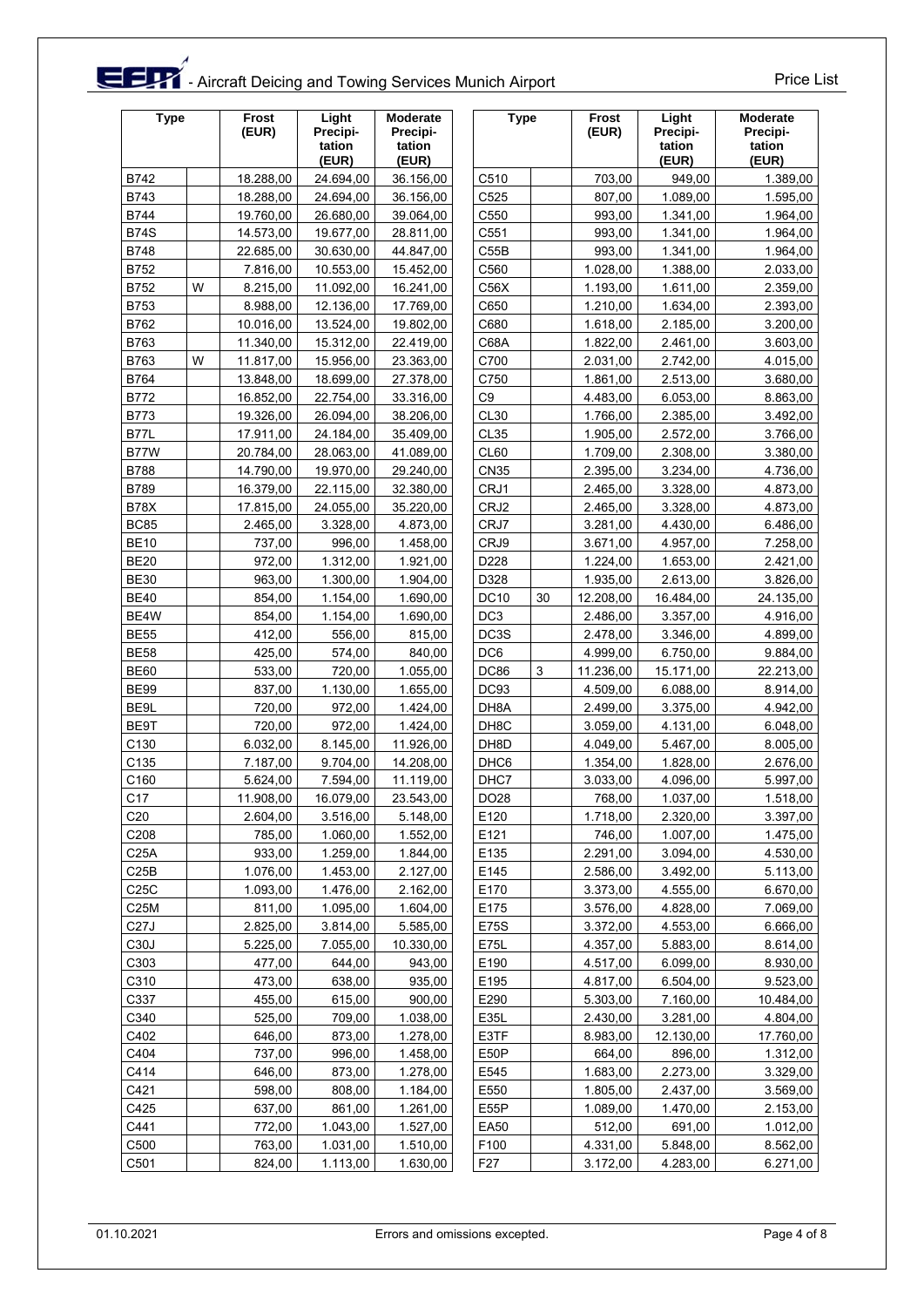# et a Aircraft Deicing and Towing Services Munich Airport Price List

| <b>Type</b>      |     | Frost<br>(EUR) | Light<br>Precipi-<br>tation<br>(EUR) | <b>Moderate</b><br>Precipi-<br>tation<br>(EUR) | <b>Type</b>      |     | Frost<br>(EUR) | Light<br>Precipi-<br>tation<br>(EUR) | <b>Moderate</b><br>Precipi-<br>tation<br>(EUR) |
|------------------|-----|----------------|--------------------------------------|------------------------------------------------|------------------|-----|----------------|--------------------------------------|------------------------------------------------|
| F2TH             |     | 1.623,00       | 2.191,00                             | 3.208,00                                       | LJ70             |     | 1.141,00       | 1.541,00                             | 2.256,00                                       |
| F406             |     | 776,00         | 1.048,00                             | 1.535,00                                       | <b>LJ75</b>      |     | 1.189,00       | 1.605,00                             | 2.350,00                                       |
| F50              |     | 3.185,00       | 4.301,00                             | 6.297,00                                       | LJ85             |     | 1.692,00       | 2.285,00                             | 3.346,00                                       |
| F60              |     | 3.185,00       | 4.301,00                             | 6.297,00                                       | <b>MD11</b>      |     | 13.749,00      | 18.564,00                            | 27.181,00                                      |
| F70              |     | 3.767,00       | 5.086,00                             | 7.447,00                                       | <b>MD80</b>      |     | 6.431,00       | 8.684,00                             | 12.715,00                                      |
| F900             |     | 1.696,00       | 2.291,00                             | 3.354,00                                       | <b>MD81</b>      |     | 6.431,00       | 8.684,00                             | 12.715,00                                      |
| <b>FA10</b>      |     | 790,00         | 1.067,00                             | 1.562,00                                       | <b>MD82</b>      |     | 6.431,00       | 8.684,00                             | 12.715,00                                      |
| <b>FA20</b>      |     | 1.216,00       | 1.642,00                             | 2.405,00                                       | MD83             |     | 6.431,00       | 8.684,00                             | 12.715,00                                      |
| <b>FA50</b>      |     | 1.525,00       | 2.060,00                             | 3.016,00                                       | MD87             |     | 5.672,00       | 7.659,00                             | 11.214,00                                      |
| FA7X             |     | 2.625,00       | 3.545,00                             | 5.190,00                                       | <b>MD88</b>      |     | 6.431,00       | 8.684,00                             | 12.715,00                                      |
| FA8X             |     | 2.790,00       | 3.767,00                             | 5.516,00                                       | <b>MD90</b>      |     | 6.635,00       | 8.959,00                             | 13.118,00                                      |
| G100             |     | 1.232,00       | 1.663,00                             | 2.435,00                                       | MU <sub>2</sub>  |     | 620,00         | 837,00                               | 1.226,00                                       |
| G150             |     | 1.223,00       | 1.652,00                             | 2.419,00                                       | <b>MU30</b>      |     | 850,00         | 1.148,00                             | 1.681,00                                       |
| G200             |     | 1.458,00       | 1.968,00                             | 2.882,00                                       | P180             |     | 876,00         | 1.183,00                             | 1.733,00                                       |
| G280             |     | 1.688,00       | 2.279,00                             | 3.337,00                                       | <b>P46T</b>      |     | 494,00         | 668,00                               | 978,00                                         |
| GA5C             |     | 3.202,00       | 4.324,00                             | 6.332,00                                       | P68              |     | 499,00         | 673,00                               | 986,00                                         |
| GA6C             |     | 3.649,00       | 4.928,00                             | 7.215,00                                       | <b>P68T</b>      |     | 499,00         | 673,00                               | 986,00                                         |
| <b>GALX</b>      |     | 1.458,00       | 1.968,00                             | 2.882,00                                       | <b>PA23</b>      |     | 464,00         | 627,00                               | 918,00                                         |
| GL5T             |     | 3.662,00       | 4.945,00                             | 7.241,00                                       | <b>PA31</b>      |     | 533,00         | 720,00                               | 1.055,00                                       |
| GL7T             |     | 4.661,00       | 6.293,00                             | 9.214,00                                       | PA34             |     | 429,00         | 580,00                               | 849,00                                         |
| <b>GLEX</b>      |     | 3.762,00       | 5.080,00                             | 7.438,00                                       | <b>PA42</b>      |     | 837,00         | 1.130,00                             | 1.655,00                                       |
| GLF <sub>2</sub> |     | 2.223,00       | 3.002,00                             | 4.396,00                                       | <b>PA46</b>      |     | 494,00         | 668,00                               | 978,00                                         |
| GLF3             |     | 2.602,00       | 3.513,00                             | 5.144,00                                       | PAY1             |     | 833,00         | 1.125,00                             | 1.647,00                                       |
| GLF4             |     | 2.777,00       | 3.749,00                             | 5.490,00                                       | PAY2             |     | 624,00         | 843,00                               | 1.235,00                                       |
| GLF5             |     | 3.202,00       | 4.324,00                             | 6.332,00                                       | PAY3             |     | 837,00         | 1.130,00                             | 1.655,00                                       |
| GLF6             |     | 4.005,00       | 5.408,00                             | 7.919,00                                       | PAY4             |     | 837,00         | 1.130,00                             | 1.655,00                                       |
| GLF7             |     | 4.561,00       | 6.158,00                             | 9.017,00                                       | <b>PC12</b>      |     | 841,00         | 1.136,00                             | 1.664,00                                       |
| <b>H25A</b>      |     | 907,00         | 1.224,00                             | 1.793,00                                       | PC <sub>24</sub> |     | 1.241,00       | 1.675,00                             | 2.453,00                                       |
| <b>H25B</b>      |     | 1.124,00       | 1.517,00                             | 2.222,00                                       | PRM1             |     | 824,00         | 1.113,00                             | 1.630,00                                       |
| <b>H25C</b>      |     | 1.124,00       | 1.517,00                             | 2.222,00                                       | RJ1H             |     | 3.541,00       | 4.781,00                             | 7.001,00                                       |
| HA4T             |     | 1.722,00       | 2.326,00                             | 3.406,00                                       | <b>RJ70</b>      |     | 3.281,00       | 4.430,00                             | 6.486,00                                       |
| <b>HDJT</b>      |     | 681,00         | 920,00                               | 1.347,00                                       | <b>RJ85</b>      |     | 3.263,00       | 4.406,00                             | 6.452,00                                       |
| IL62             |     | 9.960,00       | 13.448,00                            | 19.691,00                                      | S601             |     | 763,00         | 1.031,00                             | 1.510,00                                       |
| IL76             |     | 10.207,00      | 13.782,00                            | 20.180,00                                      | <b>SB20</b>      |     | 2.929,00       | 3.955,00                             | 5.791,00                                       |
| IL96             |     | 16.665,00      | 22.502,00                            | 32.947,00                                      | SBR <sub>1</sub> |     | 841,00         | 1.136,00                             | 1.664,00                                       |
| IL96             | T   | 16.678,00      | 22.519,00                            | 32.972,00                                      | <b>SF34</b>      |     | 1.835,00       | 2.478,00                             | 3.629,00                                       |
| J328             |     | 1.935,00       | 2.613,00                             | 3.826,00                                       | SW <sub>2</sub>  |     | 737,00         | 996,00                               | 1.458,00                                       |
| <b>JS31</b>      |     | 989,00         | 1.336,00                             | 1.956,00                                       | SW <sub>3</sub>  |     | 1.106,00       | 1.494,00                             | 2.187,00                                       |
| <b>JS32</b>      |     | 989,00         | 1.336,00                             | 1.956,00                                       | SW4              |     | 1.362,00       | 1.840,00                             | 2.694,00                                       |
| <b>JS41</b>      |     | 1.527,00       | 2.062,00                             | 3.020,00                                       | T134             |     | 4.747,00       | 6.410,00                             | 9.386,00                                       |
| <b>JU52</b>      |     | 2.400,00       | 3.240,00                             | 4.744,00                                       | T154             |     | 7.803,00       | 10.536,00                            | 15.426,00                                      |
| L <sub>101</sub> | 500 | 10.880,00      | 14.691,00                            | 21.510,00                                      | T204             | 100 | 8.749,00       | 11.813,00                            | 17.297,00                                      |
| L <sub>101</sub> |     | 11.783,00      | 15.909,00                            | 23.294,00                                      | T204             | 214 | 8.749,00       | 11.813,00                            | 17.297,00                                      |
| L410             |     | 1.032,00       | 1.394,00                             | 2.042,00                                       | T204             | 300 | 7.325,00       | 9.891,00                             | 14.483,00                                      |
| LJ31             |     | 859,00         | 1.160,00                             | 1.698,00                                       | TBM7             |     | 585,00         | 791,00                               | 1.158,00                                       |
| LJ35             |     | 768,00         | 1.037,00                             | 1.518,00                                       | TBM8             |     | 585,00         | 791,00                               | 1.158,00                                       |
| LJ36             |     | 763,00         | 1.031,00                             | 1.510,00                                       | <b>VC10</b>      |     | 10.112,00      | 13.653,00                            | 19.991,00                                      |
| LJ40             |     | 1.071,00       | 1.447,00                             | 2.119,00                                       | <b>WW24</b>      |     | 941,00         | 1.271,00                             | 1.861,00                                       |
| LJ45             |     | 1.119,00       | 1.511,00                             | 2.213,00                                       | <b>YK40</b>      |     | 2.209,00       | 2.982,00                             | 4.367,00                                       |
| LJ55             |     | 976,00         | 1.318,00                             | 1.930,00                                       | <b>YK42</b>      |     | 5.507,00       | 7.436,00                             | 10.888,00                                      |
| LJ60             |     | 1.037,00       | 1.400,00                             | 2.050,00                                       |                  |     |                |                                      |                                                |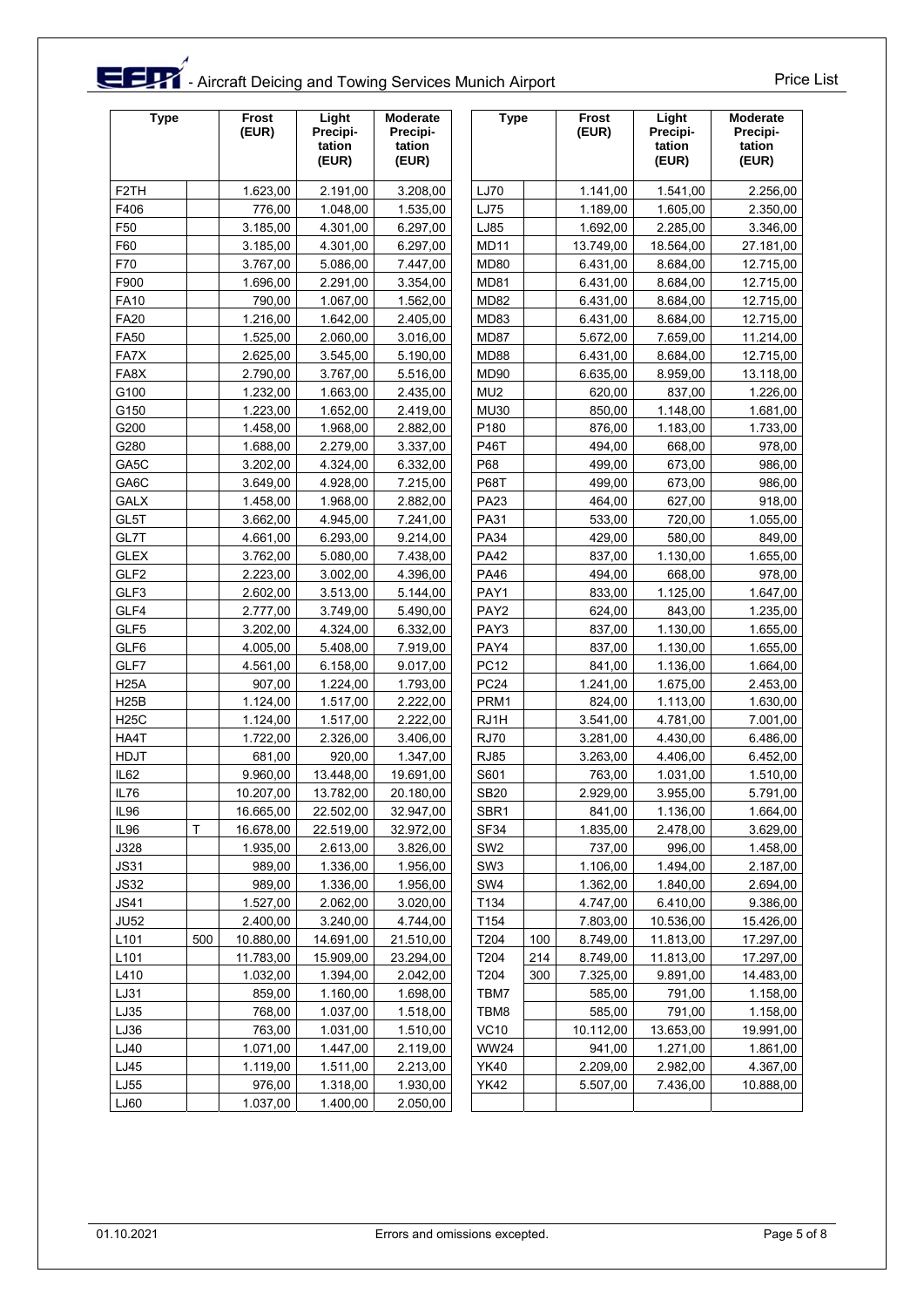If A/C type is not listed above the following prices apply:

| Length x Wing-<br>spread smaller<br>or equal to | <b>Frost</b><br>[EUR] | Light<br>Precipitation<br>[EUR] | <b>Moderate</b><br>Precipitation<br>[EUR] |
|-------------------------------------------------|-----------------------|---------------------------------|-------------------------------------------|
| 100                                             | 434,00                | 586,00                          | 858,00                                    |
| 150                                             | 651,00                | 879,00                          | 1.287,00                                  |
| 200                                             | 868,00                | 1.172,00                        | 1.716,00                                  |
| 250                                             | 1.085,00              | 1.465,00                        | 2.145,00                                  |
| 500                                             | 2.170,00              | 2.930,00                        | 4.290,00                                  |
| 750                                             | 3.255,00              | 4.395,00                        | 6.435,00                                  |
| 1000                                            | 4.340,00              | 5.860,00                        | 8.580,00                                  |
| 1250                                            | 5.425,00              | 7.325,00                        | 10.725,00                                 |
| 1500                                            | 6.510,00              | 8.790,00                        | 12.870,00                                 |
| 1750                                            | 7.595,00              | 10.255,00                       | 15.015,00                                 |
| 2000                                            | 8.680,00              | 11.720,00                       | 17.160,00                                 |
| 2250                                            | 9.765,00              | 13.185,00                       | 19.305,00                                 |
| 2500                                            | 10.850,00             | 14.650,00                       | 21.450,00                                 |
| 2750                                            | 11.935,00             | 16.115,00                       | 23.595,00                                 |
| 3000                                            | 13.020,00             | 17.580,00                       | 25.740,00                                 |
| 3250                                            | 14.105,00             | 19.045,00                       | 27.885,00                                 |
| 3500                                            | 15.190,00             | 20.510,00                       | 30.030,00                                 |
| 3750                                            | 16.275,00             | 21.975,00                       | 32.175,00                                 |
| 4000                                            | 17.360,00             | 23.440,00                       | 34.320,00                                 |
| 4250                                            | 18.445,00             | 24.905,00                       | 36.465,00                                 |
| 4500                                            | 19.530,00             | 26.370,00                       | 38.610,00                                 |
| 4750                                            | 20.615,00             | 27.835,00                       | 40.755,00                                 |
| 5000                                            | 21.700,00             | 29.300,00                       | 42.900,00                                 |
| 5250                                            | 22.785,00             | 30.765,00                       | 45.045,00                                 |
| 5500                                            | 23.870,00             | 32.230,00                       | 47.190,00                                 |
| 5750                                            | 24.955,00             | 33.695,00                       | 49.335,00                                 |
| 6000                                            | 26.040,00             | 35.160,00                       | 51.480,00                                 |
| 6250                                            | 27.125,00             | 36.625,00                       | 53.625,00                                 |
| 6500                                            | 28.210,00             | 38.090,00                       | 55.770,00                                 |

## **3 Appendix**

- Allgemeine Geschäftsbedingungen für Flugzeugschleppen und sonstige Dienstleistungen, durchgeführt von der EFM – Gesellschaft für Enteisen und Flugzeugschleppen am Flughafen München mbH als Auftragnehmer (AGB)/Standard Terms of Aircraft Towing and Other Services performed by EFM - Gesellschaft für Enteisen und Flugzeugschleppen am Flughafen München mbH as the Handling Company.
- Standard Conditions for Aircraft De-/Anti-Icing Services at Munich Airport.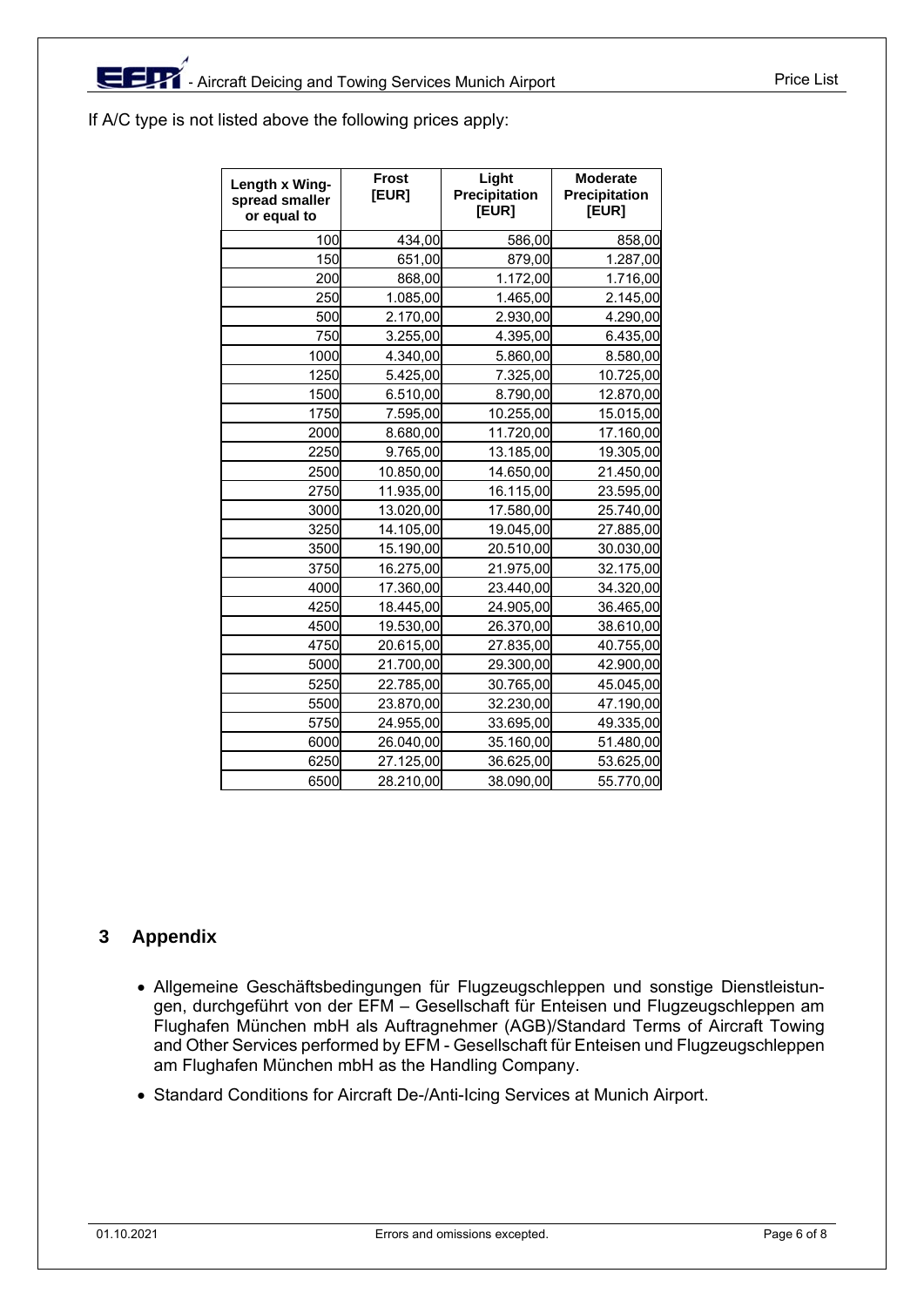**ALLGEMEINE GESCHÄFTSBEDINGUNGEN FÜR FLUGZEUGSCHLEPPEN UND SONSTIGE DIENSTLEISTUNGEN, durchgeführt von der EFM - Gesellschaft für Enteisen und Flugzeugschleppen am Flughafen München mbH als Auftragnehmer** 

**STANDARD TERMS OF AIRCRAFT TOWING AND OTHER SERVICES performed by EFM - Gesellschaft für Enteisen und Flugzeugschleppen am Flughafen München mbH as the Handling Company** 

#### **1. Durchführung von Flugzeugschlepps und anderen Leistungen**

- 1.1. Auf Veranlassung des Auftraggebers führt EFM Flugzeugenteisungen, Flugzeugschlepps und andere, umseitig spezifizierte Leistungen durch.
- 1.2. Die Durchführung von Flugzeugschlepps richtet sich nach Teil I, Abschnitt 2.3. der Flughafenbenutzungsordnung.
- 1.3. Die Durchführung von Flugzeugenteisungen richtet sich nach Teil II, Abschnitte 2.5.5 und 2.8 der Flughafenbenutzungsordnung und erfolgt unter Beachtung der weltweiten Standards für Flugzeugenteisungen gemäß ICAO/IATA/SAE AS 6286. Die eingesetzten Enteisungsflüssigkeiten entsprechen den internationalen Standards SAE AMS 1424 bzw. 1428.
- 1.4. Der "After Anti-Icing Check" wird grundsätzlich als visuelle Kontrolle durchgeführt. Andere Überprüfungsmethoden (z.B. "hands-on") werden nur auf ausdrücklichen Wunsch des Auftraggebers angewendet.
- 1.5. Sofern nicht schriftlich anders vereinbart, findet die am Tag der Leistungserbringung gültige Preisliste der EFM Anwendung. Feiertagszuschläge werden nicht erhoben.
- **2. Voraussetzungen der Leistungserbringung**
- 2.1. EFM ist nur verpflichtet, bestellte Leistungen im Rahmen ihrer Möglichkeiten zu erbringen.
- 2.2. EFM wird von der Verpflichtung zur Leistung frei, wenn sie dem Auftraggeber unverzüglich mitteilt, dass sie aus einem der folgenden Gründe zur Leistungserbringung nicht in der Lage ist:
	- arbeitsrechtliche Auseinandersetzungen, die Streiks und sonstige Arbeitsniederlegungen einschließen oder
	- höhere Gewalt oder andere Ursachen, die für EFM nicht beeinflußbar sind.

#### **3. Zahlungsbedingungen**

- 3.1. Die Rechnungslegung kann durch EFM, ein von dieser beauftragtes Inkassobüro oder die Flughafen München GmbH erfolgen.
- 3.2. Der gesamte Rechnungsbetrag wird mit Erhalt der Rechnung fällig und ist sofort und ohne Abzüge zahlbar. Der Auftraggeber gerät in Verzug, wenn er fällige Zahlungen nicht spätestens 14 Tage nach Zugang der Rechnung oder einer gleichwertigen Zahlungsaufforderung begleicht. Ist der Auftraggeber mit der Zahlung in Verzug, so werden Verzugszinsen fällig, deren Höhe sich nach § 288 Abs. 2 BGB richtet.
- 3.3. Beschwerden sind spätestens 30 Tage nach Rechnungslegung in schriftlicher Form mitzuteilen. Nach ungenutztem Verstreichen dieser Frist gilt die Rechnung als uneingeschränkt genehmigt durch den Auftraggeber.
- 3.4. EFM ist berechtigt, Vorauszahlungen bis zur vollen Höhe des voraussichtlichen Rechnungsbetrages zu verlangen. Diese sind vor Leistungserbringung zu bewirken. Überzahlungen werden erstattet, Unterzahlungen werden nachberechnet.
- 3.5. Sofern schriftlich nicht anders vereinbart, sind Zahlungen ausschließlich in EURO (€) und auf eines der in der Rechnung angegebenen Bankkonten zu leisten.
- 3.6. Der Auftraggeber ist zur Aufrechnung mit eigenen Forderungen oder zur Geltendmachung von Zurückbehaltungsrechten nicht berechtigt, soweit solche Ansprüche nicht von EFM anerkannt oder von einem zuständigen Gericht rechtskräftig festgestellt wurden.

#### **4. Haftung und Schadenersatz**

- 4.1. Bei fahrlässig verursachten Sach- und Vermögensschäden haften EFM und ihre Erfüllungsgehilfen nur bei Verletzung einer wesentlichen Vertragspflicht, jedoch beschränkt auf die bei Vertragsschluss vorhersehbaren und vertragstypischen Schäden; wesentliche Vertragspflichten sind solche, durch deren Erfüllung der Vertrag geprägt ist und auf deren Einhaltung der Auftraggeber regelmäßig vertraut und vertrauen darf. Im Falle einer Flugzeugbeschädigung haftet EFM auch für vorhersehbare und vertragstypische Schäden nur in der Höhe, in der vom Auftraggeber oder vom Flugzeugeigentümer keine Leistungen aus einer ggf. für das Flugzeug bestehenden Sachversicherung beansprucht werden können.
- 4.2. Unter den gleichen Voraussetzungen und im selben Umfang werden EFM, ihre Mitarbeiter und sonstigen Erfüllungsgehilfen durch den Auftraggeber auch von jeglichen Ansprüchen Dritter freigestellt, die im Zusammenhang mit der umseitig beschriebenen Leistung geltend gemacht werden.
- 4.3. Datenschutzrechtliche Anspruchsgrundlagen werden von den vorstehenden Haftungsbeschränkungen nicht erfasst.

#### **5. Allgemeine Bestimmungen**

- 5.1. Gerichtsstand für alle aus diesem Vertrag entstehenden Ansprüche und Streitigkeiten ist München, Bundesrepublik Deutschland.
- 5.2. Für Anwendung, Beurteilung und Auslegung dieses Vertrags und alle daraus entstehenden Streitigkeiten und Ansprüche gilt das Recht der Bundesrepublik Deutschland.

#### **6. Anwendbarkeit und Teilnichtigkeit**

- 6.1. Diese Allgemeinen Geschäftsbedingungen der EFM sind auf alle umseitig beschriebenen Leistungen uneingeschränkt anwendbar und gehen jeglichen beim Auftraggeber bestehenden Regelungen vor. Vom Auftraggeber verwendete Allgemeine Geschäftsbedingungen finden keine Anwendung.
- 6.2. Sollten einzelne Bestimmungen dieses Vertrags oder Teile solcher Bestimmungen unwirksam sein, so bleiben die übrigen Bestimmungen, die gültigen Teile einzelner Bestimmungen und der Vertrag selbst hiervon unberührt.

#### **1. Aircraft towing and other services**

- 1.1. At the Principal's request, EFM carries out aircraft de-icing, aircraft towing and other services specified on the reverse side.
- 1.2. Aircraft towing is carried out in accordance with Part I, Section 2.3 of the Airport User Regulations.
- 1.3. Aircraft de-icing is carried out in accordance with Part II, Sections 2.5.5 and 2.8 of the Airport User Regulations and in compliance with the global air craft de-icing standards pursuant to ICAO/IATA/SAE AS 6286. The de-ic ing fluids comply with the international standards SAE AMS 1424 and 1428.
- 1.4. In general, the post-deicing check is carried out as a visual check. Othe methods (e.g. "hands-on") are applied only at the express request of the Principal.
- 1.5. Unless otherwise agreed in writing, EFM's price list in effect on the day of the service shall apply. There are no surcharges for Sunday or holiday services.
- **2. Requirements for performance of services**
- 2.1. EFM is obliged to provide ordered services only to the best of its ability. 2.2. EFM is exempt from the obligation to provide services if it informs the Principal without delay that services cannot be provided for one of the following reasons:
	- labor conflicts, including strikes or other stoppages or
	- force majeure or other causes beyond EFM's control.
- **3. Terms of payment**
- 3.1. The invoice can be issued by EFM, a collection agency acting on its behalf or Flughafen München GmbH.
- 3.2. The full invoiced amount is due on receipt and shall be paid immediatel without deductions. The Principal will be in arrears if payable amounts are not settled within 14 days of the receipt of the invoice or an equivalent request for payment. If the Principal is in arrears with the payment, then interest on arrears will be payable in accordance with Section 288 Par. 2 of the German Civil Code (BGB).
- 3.3. Any complaints must be submitted in writing within 30 days of invoicing. After the expiry of this deadline without submission of a complaint, the invoice will be deemed to be accepted by the Principal without qualification.
- 3.4. The Contract is authorized to demand advance payments up to the expected amount of the invoice. These payments must be made before ser vices are provided. Excess payments will be reimbursed and negative differences will be subsequently invoiced.
- 3.5. Unless otherwise agreed in writing, payments must be made exclusively i euros (€) into one of the bank accounts indicated on the invoice.
- 3.6. The Principal is not authorized to offset invoiced amounts against its own claims or to assert the right to withhold payments unless such claims ar recognized by EFM or by a court in a final ruling.
- **4. Liability and compensation for damages**
- 4.1. In case of negligent damage to property or assets, EFM and its agents are liable only in case of a breach of a material contractual duty; liability in such cases is limited to foreseeable damages typical of the contractual relationship; material contractual duties are those that are integral to the Contract and which the Principal generally relies on and trusts EFM to perform. In case of damage to an aircraft, EFM is liable – even in case of foreseeable damages typical of the contractual relationship – only to the extent that the damage cannot be covered through claims by the Principal or the aircraft owner under property insurance coverage for the aircraft, if such coverage exists.
- 4.2. Under the same conditions and to the same extent, the Principal shall hold EFM, its employees and other agents harmless from any third-party claims asserted in connection with the services described on the reverse side.
- 4.3. Circumstances pertaining to claims under data protection laws are not covered by the above limitations on liability.

#### **5. General provisions**

- 5.1. The place of jurisdiction for any and all claims and disputes arising from this Contract is Munich in the Federal Republic of Germany.
- 5.2. For the application, assessment and interpretation of this Contract and a claims and disputes arising from it, the laws of the Federal Republic o Germany shall apply.

#### **6. Applicability and partial invalidity**

- 6.1. The above General Terms and Conditions of EFM are applicable to all services described on the reverse side and take precedence over any regulations of the Principal that may exist. General terms and conditions used b the Principal do not apply.
- 6.2. If individual provisions of this Contract or parts of such provisions prove ineffective, this shall have no effect on other provisions, the valid parts of individual provisions or the Contract itself.